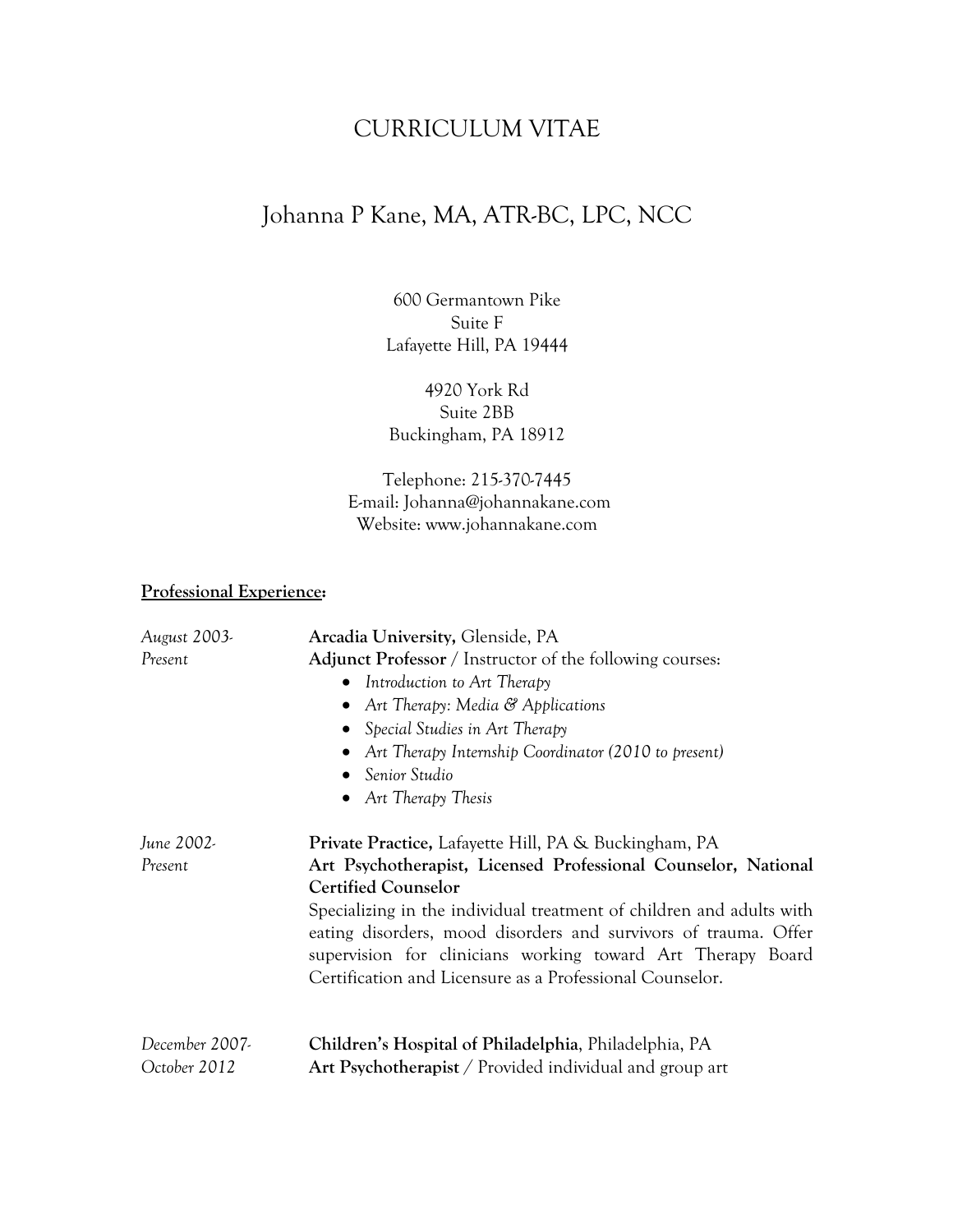|                                 | therapy to children diagnosed with cancer and various other<br>physiological illnesses.                                                                                                                                                                                                                                                                                                                                                                                                                                                                       |
|---------------------------------|---------------------------------------------------------------------------------------------------------------------------------------------------------------------------------------------------------------------------------------------------------------------------------------------------------------------------------------------------------------------------------------------------------------------------------------------------------------------------------------------------------------------------------------------------------------|
| March 2006-<br>August 2008      | The Light Program, Radnor, PA<br><b>Director</b> / Eating Disorder, Intensive Outpatient Program<br>Responsible for intake, assessment & casemanagement of program<br>for men & women with eating disorders. Facilitate group art<br>psychotherapy, verbal group therapy, family therapy &individual<br>therapy. Maintain administrative duties, marketing of program,<br>management of personnel and accounting. Provide supervision to<br>graduate level interns.                                                                                           |
| June 2002-<br>June 2007         | Belmont Center for Comprehensive Treatment, Philadelphia, PA<br>Art Psychotherapist/ Eating Disorder, Inpatient & Partial<br>Hospitals. Facilitated group and individual art psychotherapy to<br>women, adolescents and men struggling with eating disorders.<br>Documented progress and clinical concerns. Collaborated with<br>to coordinate<br>members<br>Supervised<br>team<br>care.<br>treatment<br>undergraduate art therapy students.                                                                                                                  |
| July 2001-<br>November 1998     | The Renfrew Center, Bryn Mawr & Philadelphia, PA<br>Art Psychotherapist / Inpatient and Intensive Outpatient Program.<br>Facilitated individual and group art therapy sessions with women<br>with eating disorders. Documented progress and clinical concerns.<br>Met weekly with treatment team members to collaborate care.                                                                                                                                                                                                                                 |
| September 1999.<br>January 2003 | Child Guidance Resource Center, Media, PA<br>Art Psychotherapist working with children/adolescents<br>in<br>individual outpatient therapy and therapeutic summer camp groups<br>with mood disorders, behavioral difficulties, learning differences<br>and survivors of trauma. Therapy focused on using art expression to<br>address self-expression, socialization skills, problem solving, emotion<br>regulation, self-esteem and communication skills.<br>Completed treatment planning and family therapy sessions in<br>conjunction with case management. |
| September 1999-<br>June 2002    | Child Guidance Resource Center, Media, PA<br>School Based Therapist / Alternative and public school system;<br>elementary and middle school aged. Provided therapy to children<br>identified with emotional and learning difficulties. Established<br>individualized education and behavioral plans. Facilitated group art<br>therapy addressing family issues, personal hygiene, communication                                                                                                                                                               |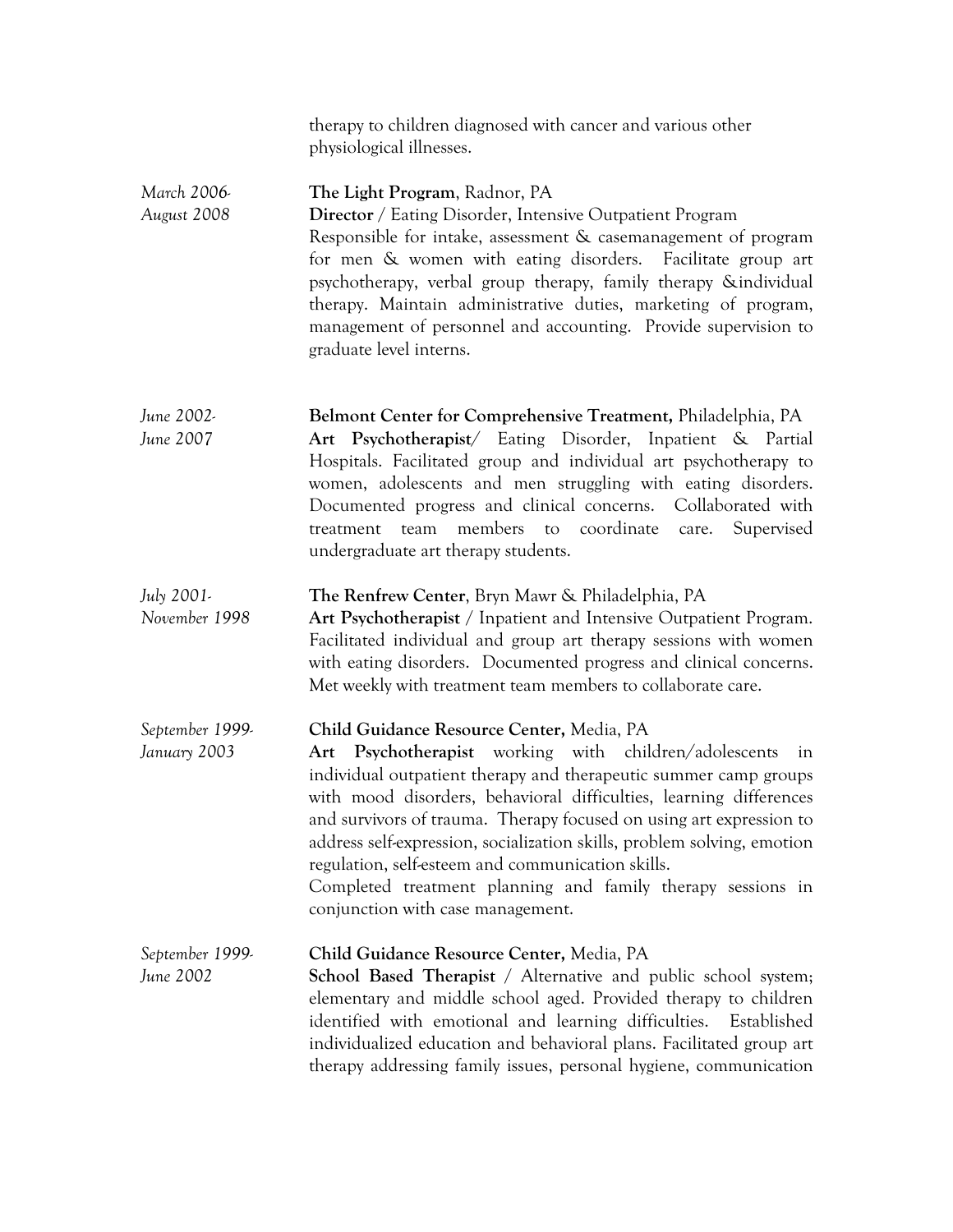skills, anger management and peer relations. Completed art therapy assessments with new admissions.

#### **Education:**

| 1999 | Drexel University, formerly Hahnemann University,<br>Philadelphia, PA<br>Masters Degree in Creative Arts in Therapies-Art Therapy. |
|------|------------------------------------------------------------------------------------------------------------------------------------|
| 1996 | <b>Shippensburg University, Shippensburg, PA</b><br>Bachelors in Psychology with a Minor in Art.                                   |

#### **Professional Affiliations:**

**American Art Therapy Association-** Member since 2001 **Art Therapy Credentials Board-** Board Certified since 2005 **Delaware Art Therapy Association**- Member since 2007 Elected Board Member: • Public Relations & Fundraising: 2008-2010 **Licensed Professional Counselor**- Licensed since 2007 **National Certified Counselor**- Certified since 2012 **National Eating Disorder Association**- Member since 2009

#### **Professional Publications:**

- Kane, J., Cormier, M., Dekich, L., Lemisch, J. & Worthington, S. (2012). "Oh, The Places You'll Go." Art Therapy Transcends to Medical Maze. *The American Art Therapy Association Conference Proceedings: vol. 43*, Savannah, GA: The American Art Therapy Association.
- McCafferty, J., Kwak, K., Dean, M. L. & Kane, J. (2007). Eating disorders: A Collaborative Approach to Treatment. In *The American Art Therapy Association Conference Proceedings: vol. 38,* (p. 80), Albuquerque, NM: The American Art Therapy Association.

#### **Awards and Recognitions**

| January 2012 | Recipient of Outstanding Supervisor Award from Delaware Valley<br>Art Therapy Association |
|--------------|-------------------------------------------------------------------------------------------|
| April 2005   | Recipient of Patient's Choice Award from Albert Einstein<br>Healthcare Network            |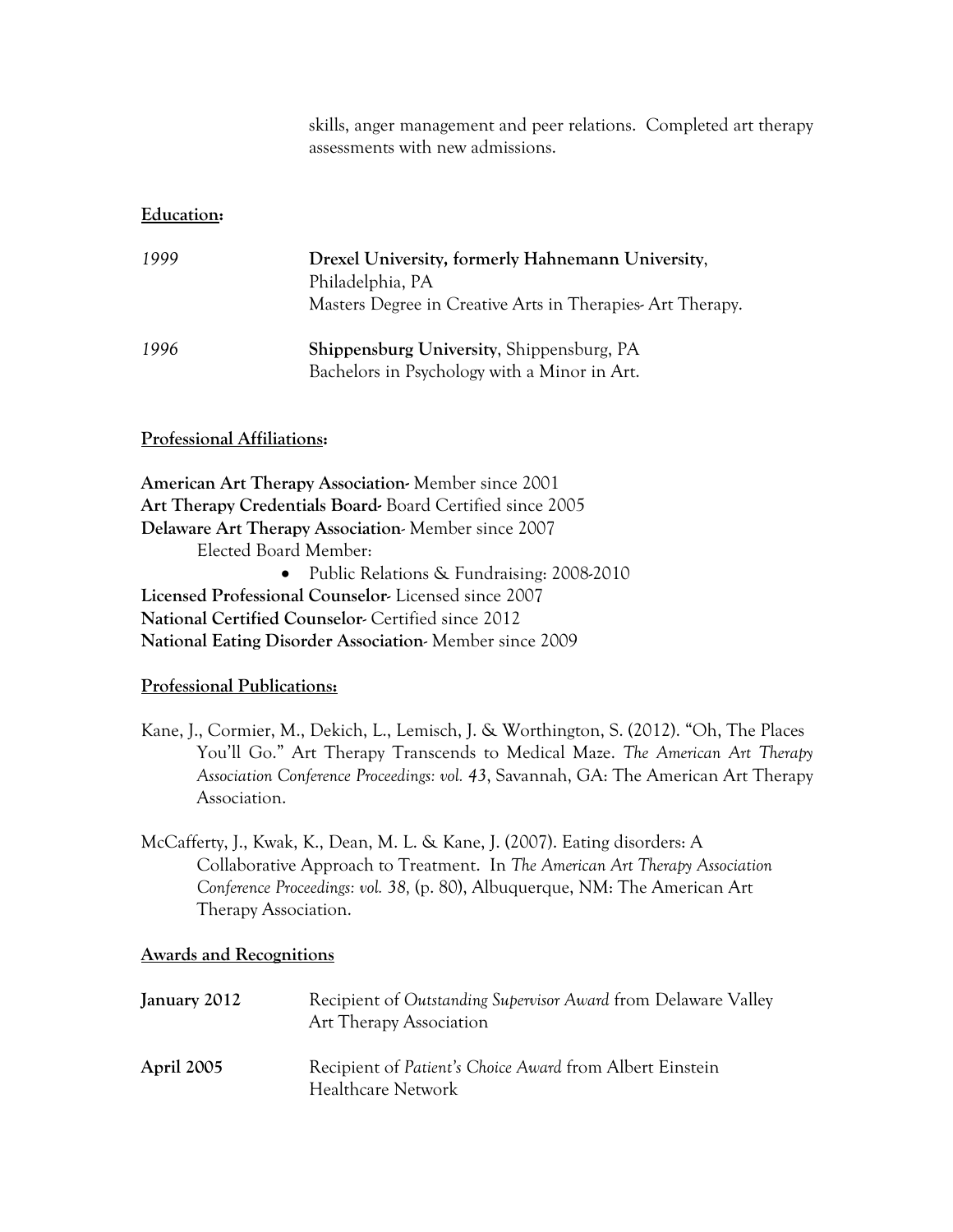## **Professional Presentations:**

| <b>June 2013</b> | Workshop: Maintaining Resilience: Do As We Say, and As We Do.<br>Co-Presented with Lynne Kaplan, Ph.D, Harrisburg,<br>PA:<br>Pennsylvania Psychological Association Conference                                                                      |
|------------------|-----------------------------------------------------------------------------------------------------------------------------------------------------------------------------------------------------------------------------------------------------|
| February 2013    | Panel Presentation: "Oh, The Places You'll Go" Art Therapy<br>Transcends the Medical Maze. Panel discussion with: Cormier, M.,<br>Dekich, L., Lemisch, J. & Worthington, S.<br>Lafayette Hill, PA: Delaware Valley Art Therapy Conference           |
| October 2012     | Workshop: Eating Disorders: It's not just about weight.<br>Philadelphia, PA: Children's Hospital of Philadelphia                                                                                                                                    |
| January 2012     | Workshop: Maintaining Resilience: A Caregiver's Guide to Self-<br>Preservation. Philadelphia, PA: Philadelphia School District Nurses<br>Conference                                                                                                 |
| <b>July 2012</b> | Panel Presentation: "Oh, The Places You'll Go" Art Therapy<br>Transcends the Medical Maze. Panel discussion with: Cormier, M.,<br>Dekich, L., Lemisch, J. & Worthington, S. Savannah, GA: The<br><b>American Art Therapy Association Conference</b> |
| September 2011   | Workshop: Maintaining Resilience: A Caregiver's Guide to Self-<br>Preservation. Philadelphia, PA: Children's Hospital of Philadelphia<br><b>Emergency Department Conference</b>                                                                     |
| <b>May 2011</b>  | Workshop: How do you communicate as a team? Philadelphia, PA:<br>Children's Hospital of Philadelphia - Child Life Department                                                                                                                        |
| <b>May 2010</b>  | Workshop: True Colors and Crucial Conversations. Philadelphia,<br>PA: Children's Hospital of Philadelphia - Child Life Department                                                                                                                   |
| November 2009    | Workshop: Maintaining Resilience: A Caretaker's Guide to Self-<br>Preservation. Philadelphia, PA: Children's Hospital of Philadelphia<br>Child Life Department                                                                                      |
| <b>June 2009</b> | Workshop: A Team of Superheroes. Philadelphia, PA: Children's<br>Hospital of Philadelphia - Child Life Department Retreat                                                                                                                           |
| <b>May 2009</b>  | Workshop: Self as a Tree in a Forest. Wynnewood, PA: Philadelphia<br>Area Group Psychotherapy Society Meeting                                                                                                                                       |